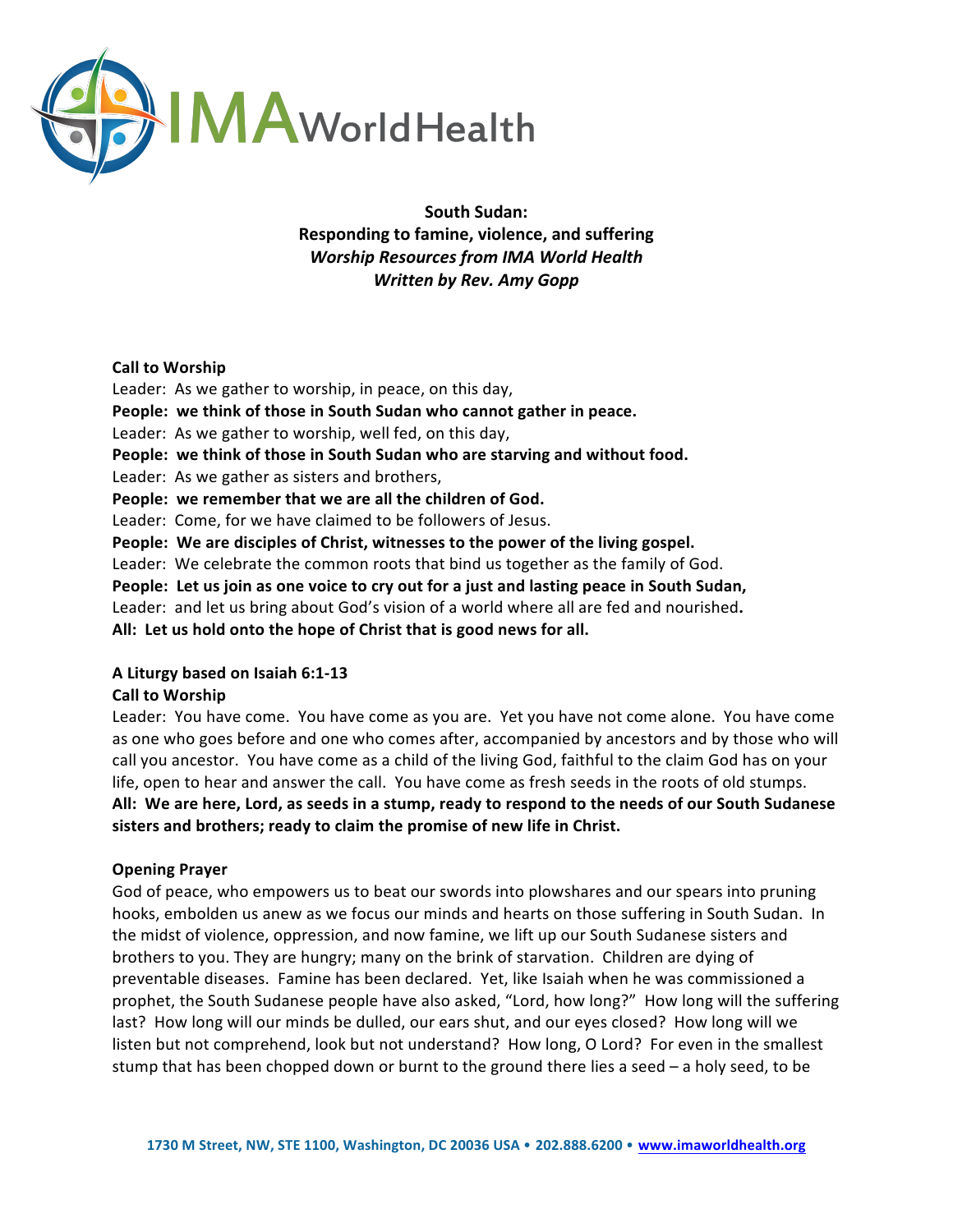

sure – one that will assure that life goes on, even in the midst of death. A holy seed that will assure that the community will persevere, even in the midst of division. A holy seed that will assure that the love of God vitalizes even us old stumps, transforming us into sacred seeds that will bear witness to new life. May we be the soil in which these seeds will take root. May we be the water these seeds will drink in. May we be the sunshine from which these seeds will be nourished. May we, as a community of faith and hope, respond to you, O God, by proclaiming to our suffering South Sudanese sisters and brothers, "Here we are!" Amen.

## **Prayer of Confession**

Leader: Lord God, we are tired and worn. We so often cannot make sense of what is happening around us or inside of us. Long have we listened, Lord, but we do not comprehend. Long have we looked, Lord, but we do not understand. It is as though our minds are dull, our ears closed, and our eyes shut. Our cities lie in waste and our land is utterly desolate. Our temples are empty and our community is fragmented.

All: We are, indeed, tired and worn, dearest Lord. But our hearts are longing. Forgive us for not continuing to listen and look. Forgive us for our lack of faith in answering your call when we know that it is your voice we hear. Forgive us for merely watching the plight of those seemingly far away instead of taking action, for we know the plight of one affects us all.

## **Words of Assurance**

Leader: Remind us, Patient and Persistent God, that we are your sacred seeds. Convince us that it is us you are calling to grow and rise up out of old stumps into new life. Promise us your living water when we forget to nurture ourselves. Promise us your divine light when we do not feel enough sunshine. Remind us that when we honor even one who suffers we honor all of your creation. Assure us, holy, holy, holy Lord of hosts, that even old dead stumps contain the seeds of new life. 

# All: For in you, Lord God, we find holy seeds. In you, we find hope. In you, we are forgiven. Amen.

## **Invitation to Communion 1**

It is said in South Sudan that "Reconciliation is deeper in eating together." When we come to the Lord's Table to eat together, we do so having been invited by Christ the Reconciler. We gather around an open table that has been set for all – for those with bread to eat, for those without, for those fighting over bread, for those desperate to reconcile and eat together in peace. No matter how we come or where we come from, we all come broken. As we approach this table now, we can't help but think of our sisters and brothers in South Sudan who would weep to join us around this table. In the broken body of Christ we are about to partake, we see the brokenness of South Sudan. In the consecrated body of Christ we are about to eat, we envision the wholeness that emerges when we share our brokenness. Come now, believing with your whole heart that the peace of Christ is found in the sharing and breaking of bread.